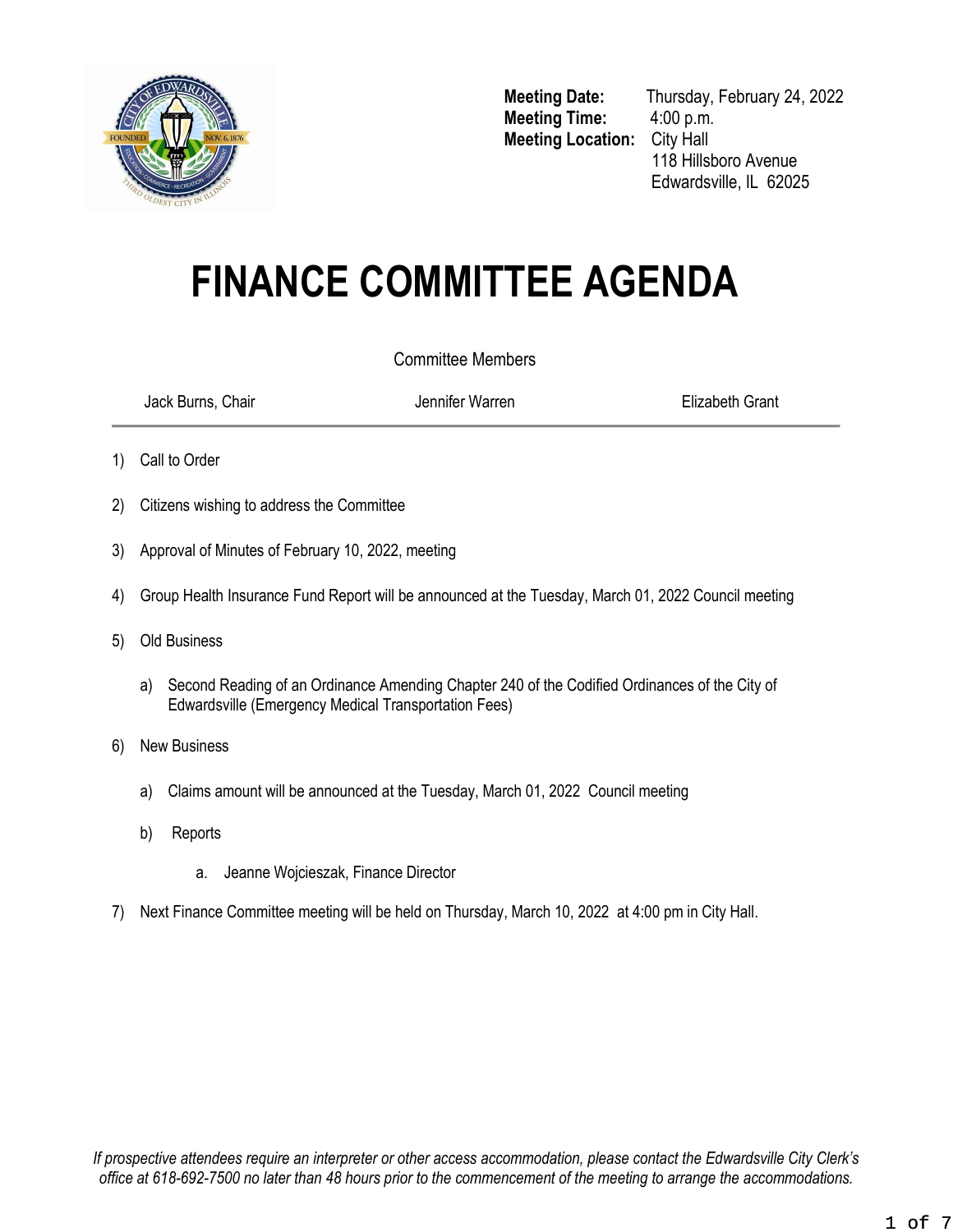## **City of Edwardsville**

## **Finance Committee Minutes**

## **February 10, 2022**

#### **4:00 p.m.**

Alderman Jack Burns called the meeting to order at 4:00 p.m. in the Governor Edwards Conference Room in City Hall, located at 118 Hillsboro Avenue in Edwardsville, Illinois.

Roll Call: Aldermen Burns, Chairman, Alderwoman Warren, and Alderwoman Grant answered present.

Also Present: Jeanne Wojcieszak, Director of Finance; Kevin Head, City Administrator; James Whiteford, Fire Chief; Devin Gray, Information Technology & Communications Director; and James Arnold, Economic Community Development Director.

No public comment was made.

Motion by Burns, seconded by Grant, to approve the minutes of the Finance Committee meeting held on January 27, 2022. Motion carried with Burns, Warren and Grant voting aye.

Group Health Insurance Fund Insurance Report will be announced at the Tuesday, February 15, 2022 Council meeting.

## **Old Business:**

#### **New Business:**

Claims amount will be announced at the Tuesday, February 15, 2022 Council meeting.

Motion by Burns, seconded by Warren, to approve and forward to Council for first reading of an Ordinance Amending Chapter 240 of the Codified Ordinances of the City of Edwardsville (Emergency Medical Transportation Fees). Motion carried by Burns, Warren and Grant voting aye.

Motion by Burns, seconded by Warren, to approve and forward to Council a Single Source Resolution authorizing the purchase of a Rosenbauer 100' King Cobra Smart Aerial. Motion carried by Burn, Warren and Grant voting aye.

Motion by Burns, seconded by Warren, to approve and forward to Council a Resolution Approving a Purchase Contract and Maintenance Contract with GFI Digitial for Copy and Printing Services. Motion carried by Burns, Warren and Grant voting aye.

Motion by Burns, seconded by Grant, to approve and forward to Council a Commercial Building Façade for Madison County Farm Bureau at 900 and 912 Hillsboro Ave in the amount not to exceed \$10,322.00. Motion carried by Burns, Warren and Grant voting aye.

Finance Committee will meet on Thursday, February 24, 2022 at 4:00 p.m. in City Hall.

There being no further business, meeting adjourned at 4:55 p.m.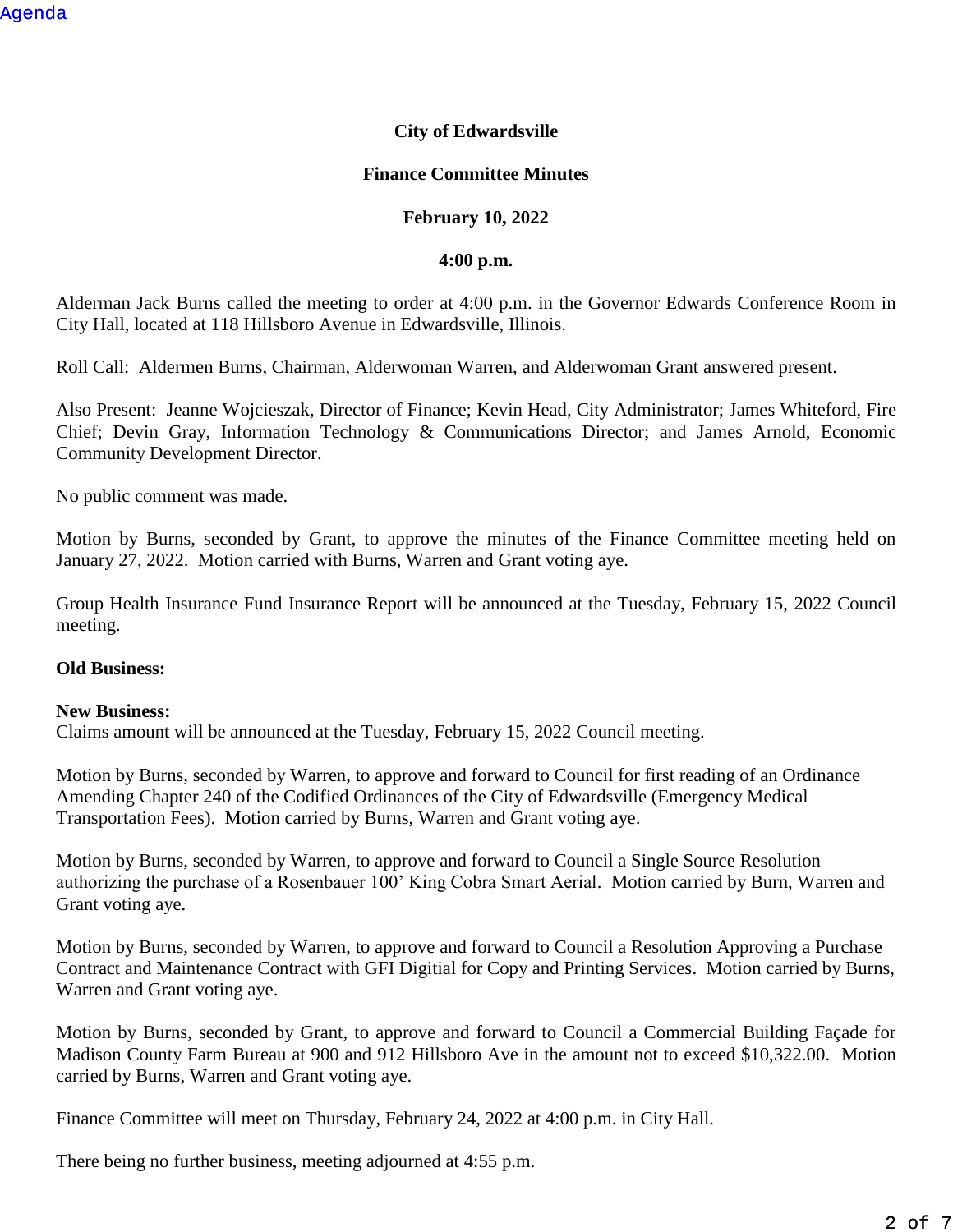Jack Burns, Chairman

\_\_\_\_\_\_\_\_\_\_\_\_\_\_\_\_\_\_\_\_\_\_\_\_\_\_\_\_\_

JW/saj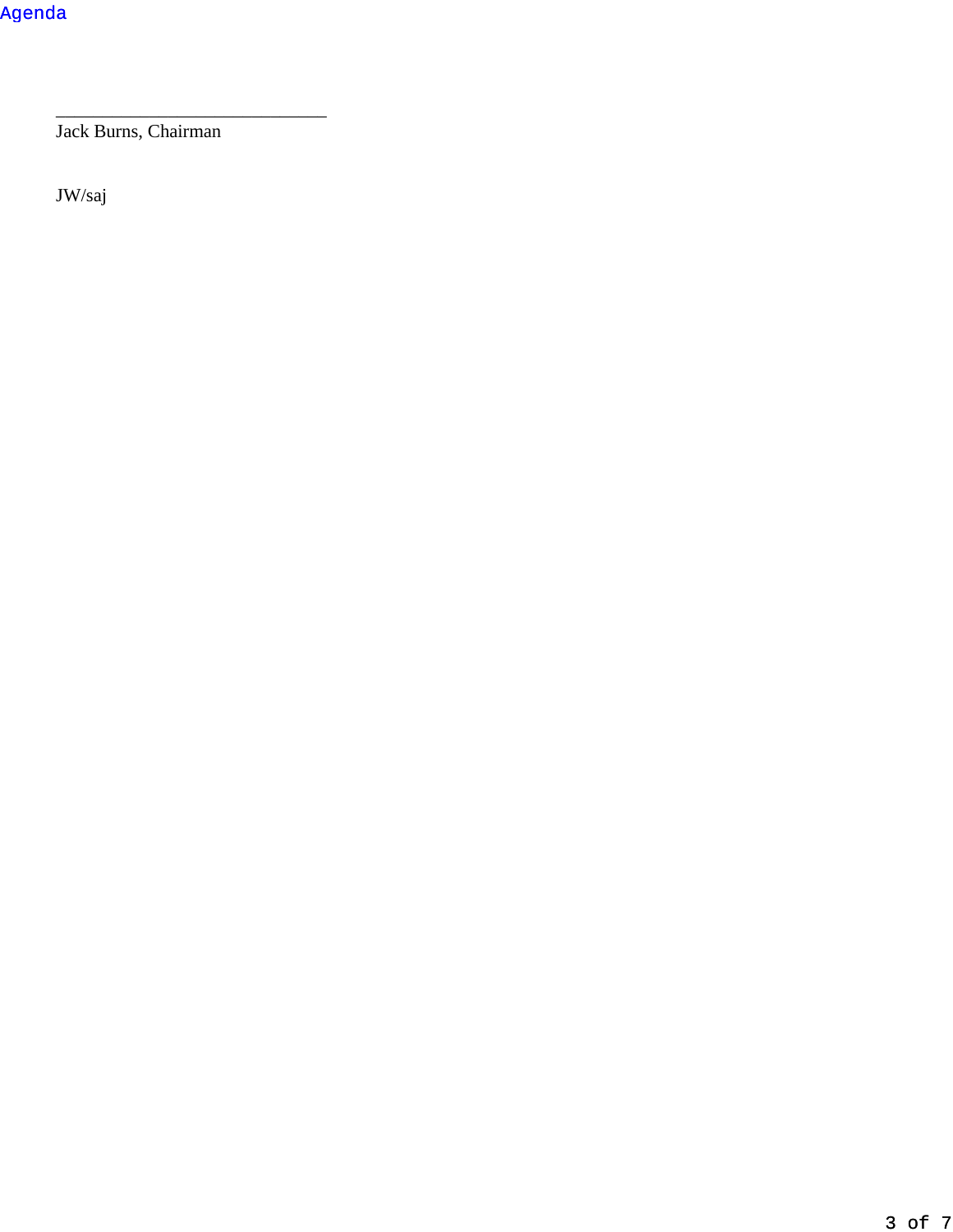

# **ORIGIN: Fire Department**

# **SUMMARY:**

**DATE: February 1, 2022**

**ACTION ITEM TITLE:** AN ORDINANCE AMENDING CHAPTER 240 OF THE CODIFIED ORDINANCES OF EDWARDSVILLE (AMBULANCE FEES) (CITY CLERK/COLLECTOR DEPARTMENT)

**Chapter 240 of the Codified Ordinances of the City of Edwardsville establish fees for ambulance service. The proposed amendment incrementally raises those fees in each of six categories for levels of service. Additionally, it provides for an annual adjustment in fees based on the Ambulance Inflation Factor as determined by Department of Health & Human Services (DHHS), Centers for Medicare & Medicaid Services (CMS).**

# **RATIONALE:**

**Historically, ambulance fees have been addressed every 3-5 years to adjust for increased costs and rates that can be reasonably collected from Medicare, Medicaid and private pay/insurance. The rates were last adjusted by Edwardsville ordinance in 2019. The cost of running the ambulance service has increased since that time making an increase in fees appropriate. Proposed fees are based on the average cost-per-run of operating the ambulance service, and adjusted for resident and non-resident pricing in each of the service levels. Additionally, an annual multiplier has been added to reduce the need for regular adjustments to the Ordinance in the future. Each year on January 1, a new fee schedule will be created. This will be accomplished by multiplying the current ambulance prices by the Ambulance Inflation Factor, which is determined by Department of Health & Human Services (DHHS), Centers for Medicare & Medicaid Services (CMS). Then, in order to streamline billing, each of the fees will be rounded to the nearest ten dollar (\$10) amount, resulting in the new fee schedule.**

**COMPLIANCE WITH COMPREHENSIVE PLAN OR OTHER PLAN:**

**SUGGESTED COUNCIL ACTION:**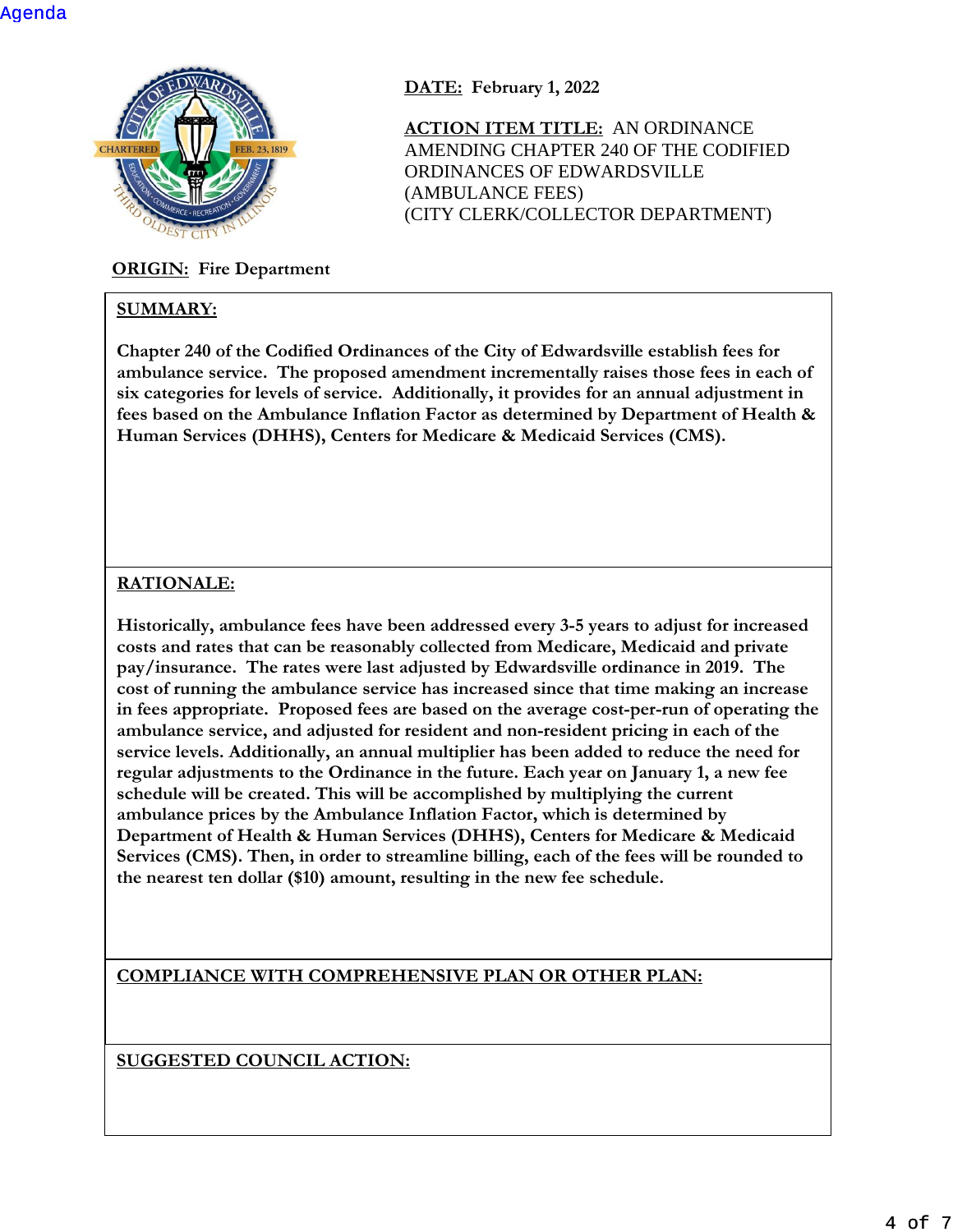[Agenda](#page-0-0)

**Ordinance No.** 

# **An Ordinance Amending Chapter 240 of the Codified Ordinances Of the City of Edwardsville (Emergency Medical Transportation Fees)**

**Whereas,** the Corporate Authorities have previously adopted ordinances establishing the fees for Emergency Medical Transportation services involving basic or advanced life support: and,

**Whereas,** the City Council has determined it to be in the best interests of the community to amend Section 240.11 c) of the Codified Ordinances of the City of Edwardsville – Emergency Medical Transportation Fees in order to maintain the level of services and cover the increased costs of providing the emergency medical services to the community and surrounding areas.

**Now, Therefore, Be It Ordained,** by the City Council of the City of Edwardsville, Madison County, Illinois, as follows:

**Section 1: Recitals.** The fact and statements contained in the preamble to this Ordinance are found to be true and correct and are hereby adopted as part of this Ordinance.

**Section 2: Amendment.** The Codified Ordinances of the City of Edwardsville, Chapter 240, Section 240.11 c) – Edwardsville Ambulance Service is amended in its entirety as follows:

## **240.11 Edwardsville Ambulance Service:**

# **c) Emergency Medical Transportation Fees:**

Whenever a response is made, there shall be paid by the victim, the victim's parent, child guardian, or agent, to the City Clerk for deposit to the City Treasury, a sum as follows: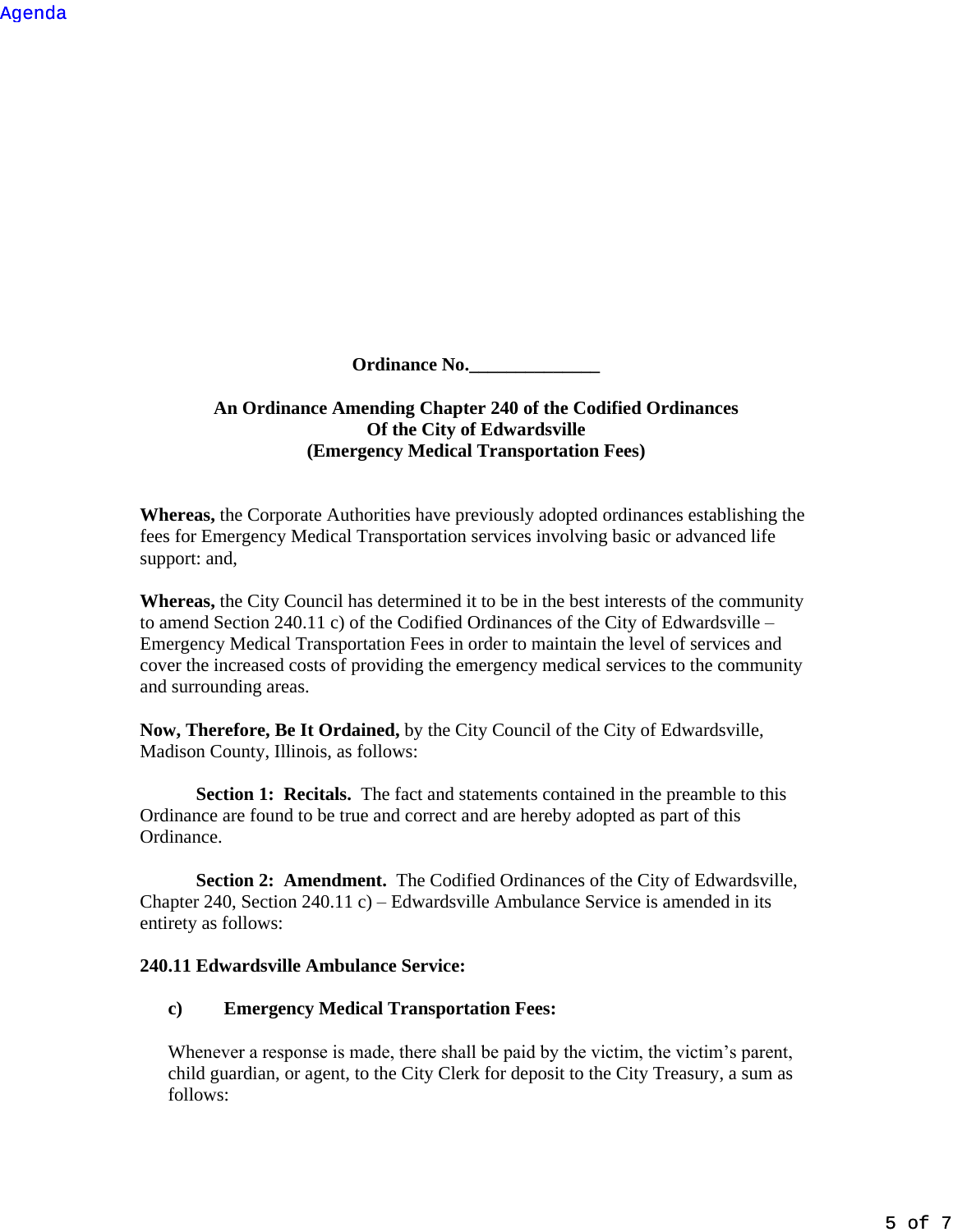- 1) The fee for transporting a City resident to or from any location which requires use of Basic Life Support (BLS) services shall be seven hundred dollars **(\$700)**.
- 2) The fee for transporting a City resident to or from any location which requires use of the Advanced Life Support (ALS) service shall be on thousand dollars **(\$1000.00)**.
- 3) The fee for transporting a non-City resident to or from any location which requires use of Basic Life Support (BLS) services shall be nine hundred dollars **(\$900.00)**.
- 4) The fee for transporting a non-City resident to or from any location which requires use of the Advanced Life Support (ALS) services, shall be twelve hundred forty dollars **(\$1240.00)**.
- 5) The fee for transporting a City resident to or from any locations which requires the use of the Advanced Life Support (ALS) Level 2 services, shall be eleven hundred dollars **(\$1100.00)**.
- 6) The fee for transporting a non-City resident to or from any locations which requires the use of the Advanced Life Support (ALS) Level 2 services, shall be one thousand three hundred forty dollars **(\$1340.00)**.
- 7) The loaded mileage rate will be fifteen dollars **(\$15.00)** per mile.
- 8) The fee for examination and/or treatment of each person who refuses or is not in need of transportation for further treatment shall be one hundred fifty dollars **(\$150.00)**.
- 9) A delayed payment charge, equal to 1.5 percent of the total charges stated on the bill for services rendered or five dollars (\$5.00), whichever is greater, shall be added to all bills not paid on or before the  $31<sup>st</sup>$  consecutive calendar day beginning with the day of billing.
- 10) Ambulance fees will be adjusted on January 1, of each year by multiplying current ambulance fees by the Ambulance Inflation Factor as determined by Department of Health & Human Services (DHHS), Centers for Medicare & Medicaid Services (CMS) and then rounding each fee to the nearest ten dollar (\$10) amount.

**Section 3: Severability.** Each section and each part of each section of this Codified Ordinance is hereby declared to be an independent section or part of a section, and if any such section or part of a section, or any provision thereof is held to be invalid, the remaining sections or parts of sections shall not be affected thereby.

**Section 4:** This Ordinance shall be in full force and effect ten (10) days from and after its passage, approval and publication as provided by law.